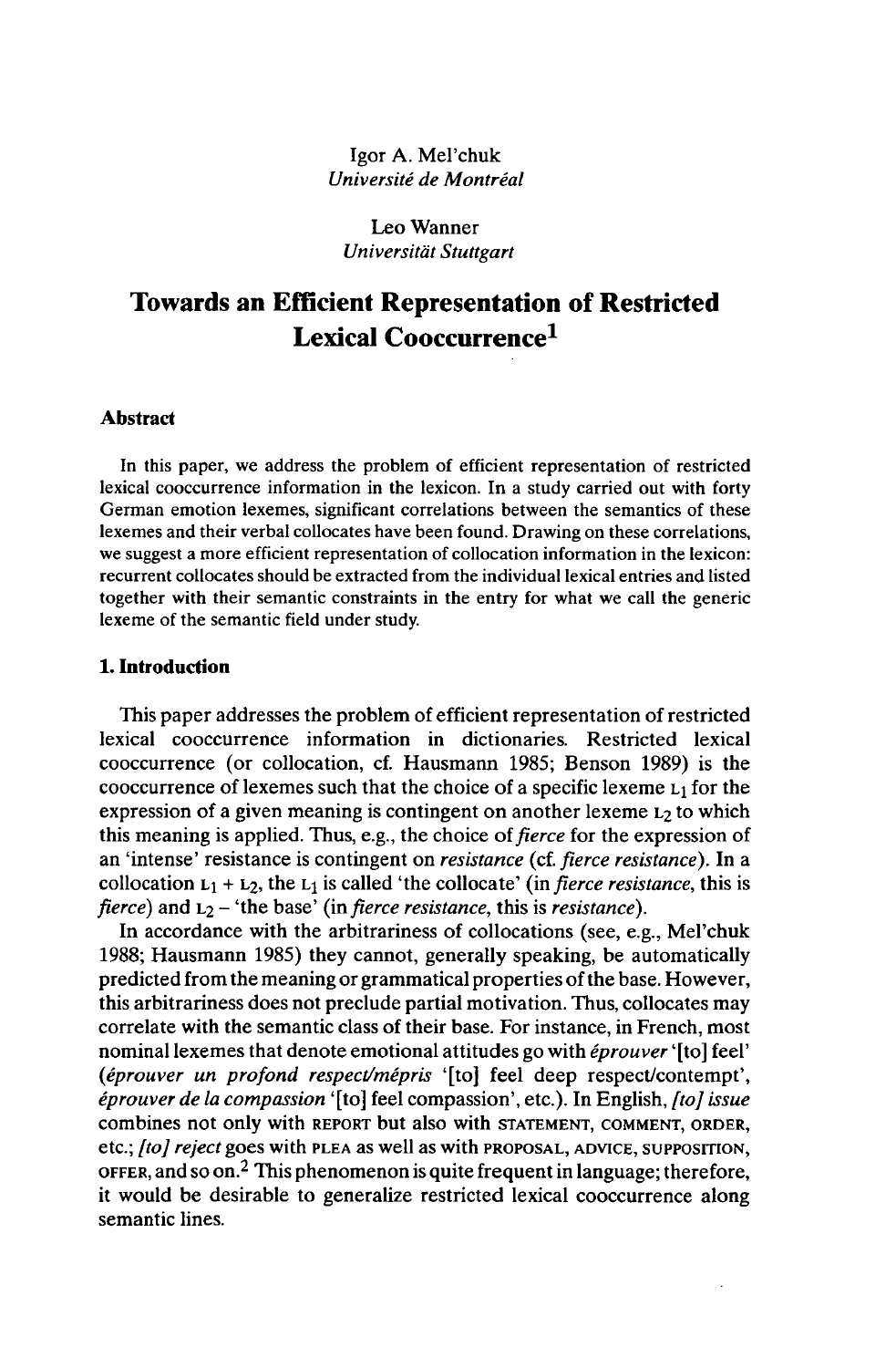In this paper, we present a study carried out on emotion lexemes in German. In this study, significant correlations between the semantics of forty emotion nouns and their cooccurrence with twenty-five verballexemes have been found. These correlations have been used to extract recurrent collocates from the individuallexical entries in order to list them in the entry for what is called the generic lexeme of the semantic field under study. Such treatment of lexical data allows for a reasonable generalization of collocation information. At the same time the study has shown that the correlations are far from being universal: idiosyncrasies abound in collocations, so that many of them have to be simply listed.

Due to space limits, we give in what follows only a few examples and a very short theoretical outline of our work; for a comprehensive discussion, see (Mel'chuk & Wanner, to appear).

#### **2. Representing lexical cooccurrence in the ECD**

The theoretical framework of our study is the *Meaning-Text Theory* (MTT) (Mel'chuk 1981) and, more precisely, the lexicographic part of  $MT -$  the *Explanatory Combinatorial Dictionary* (ECD) (cf., e.g., Mel'chuk & Polguère 1987), which offers a systematic and thorough description of collocation phenomena.

Itis impossible to state in this paper the general postulates, main principles and the formal apparatus advanced in MTT and ECD so we will rely on the references given in the course of this article; here we will only say a few words aboutthe representation of collocations in the *Lexical Cooccurence Zone* of an ECD entry under, the heading of *Lexical Functions* (LFS), cf. (Mel'chuk, forthcoming).

In terms of LFs, the collocation  $L_1$  (=collocate) +  $L_2$  (=base) is presented as  $f(L_2) = L_1$ , where  $L_2$  is called the **keyword** of the corresponding LF and  $L_1$  its value. An LF represents a very general semantico-syntactic relation between  $L_1$  and  $L_2$ . About sixty LFs which represent standard semantico-syntactic relations have been found across different languages.

Two examples shall illustrate the concept of LFS:

1. **Oper**<sub>1</sub>: provides for its keyword  $L_2$  (which is a predicate noun, i.e. a noun denoting an action, an event, a state, etc.) a verb  $L_1$  with the meaning 'perform', 'undergo', 'be in a state', etc.  $L_1$  takes as its grammatical subject the name of the first actant of L, i.e. the agent of the action, the undergoer of the event, the subject of the state, etc.; and as its direct object, the lexeme  $L_2$  itself.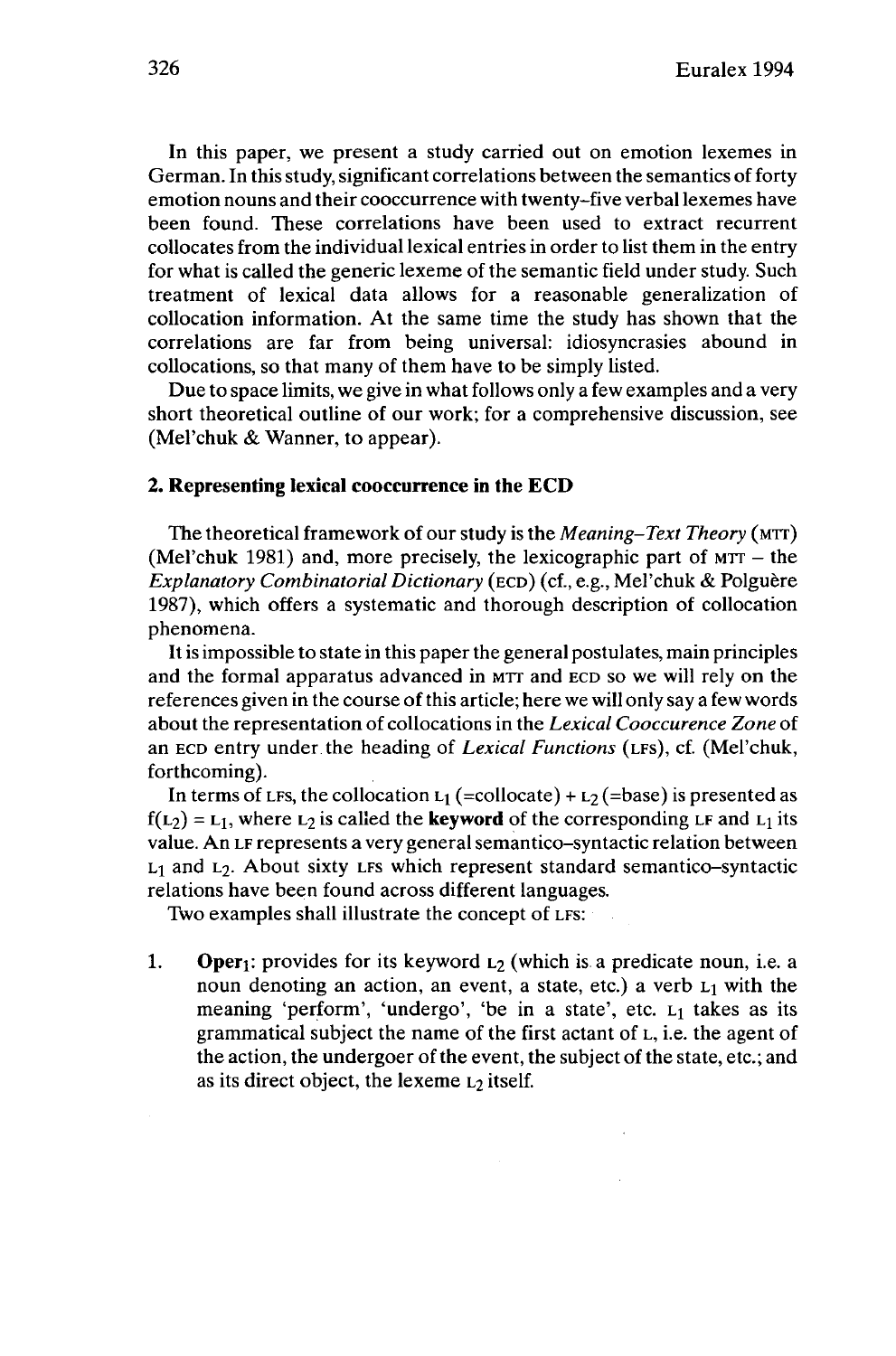Examples of Oper<sub>1</sub> for nouns meaning 'complaint' are:

| Eng.  | $\text{Oper}_1$ (complaint)     | $=$ [to] lodge [DET $\sim$ ]                      |
|-------|---------------------------------|---------------------------------------------------|
| Fr.   | $\text{Oper}_1(\text{plainte})$ | $=$ porter $\sim$ $\vert \sim \vert$ '[to] carry' |
| Germ. | $Oper1(\textit{Beschwerde})$    | $=$ [DET $\sim_{acc}$ ] einreichen '[to] hand in' |
| Rus.  | $\text{Oper}_1(\text{zaloba})$  | $=$ podat' $[\sim u]$ '[to] hand in'              |

The expression in square brackets is the syntactic Government Pattern of the LF verb in question; 'N' replaces the keyword; and DET indicates that the noun takes the determination according to general rules of the language.

2. **FinFunc**<sup>0</sup> provides for its keyword  $L_2$  (which is again a predicate noun) a verb  $L_1$  with the meaning 'cease to take place'.  $L_1$  accepts as its grammatical subject  $L<sub>2</sub>$  itself.

Examples of  $F\in$  Fin $F\in$ <sub>0</sub> for nouns denoting 'fear' are:

| Engl. | $\mathbf{FinFunc}_0(fear)$         | $[to]$ wear off, subside    |
|-------|------------------------------------|-----------------------------|
| Fr.   | $FinFunc_0(\textit{peur})$         | se calmer '[to] calm down'  |
| Germ. | $\text{FinFunc}_0(\textit{Angst})$ | sich legen '[to] lie down'  |
| It.   | $FinFunc_0$ (paura)                | scomparire '[to] disappear' |

#### **3. Emotion lexemes in German 3.1 The notion ofsemantic dimension**

**In** psychology, the meaning of emotions and emotion lexemes has often been described via semantic **multidimensional scaling** (cf., for example, Dahl & Stengel 1978; Rüssel 1980).

A **semantic dimension** is a set of two or three mutually exclusive values; all but one of these values are "marked". A marked value of a dimension **n** is a label which stands for a semantic component of the corresponding definition of a lexeme. The unmarked value of **n** means that this dimension is irrelevant to the definition in question; we will call it "n-neutral". To describe the semantics of German emotion lexemes for the purpose of our study, i.e. for establishing correlations between meaning and restricted lexical cooccurrence, we propose eleven semantic dimensions with the following values:<sup>3</sup>

| 1 INTENSITY         | = {'intense', 'moderate', 'intensity-neutral'}   |
|---------------------|--------------------------------------------------|
| 2 POLARITY          | = {'pleasant', 'unpleasant', 'polarity-neutral'} |
| 3 MANIFESTABILITY   | $=$ {'manifested', 'manifestable',               |
|                     | 'manifestation-neutral'}                         |
| 4 DIRECTIONALITY    | $=$ ('directed at', 'direction-neutral')         |
| 5 MENTALITY         | $=$ {'mental', 'mentality-neutral'}              |
| <b>6 REACTIVITY</b> | $=$ {'reactive', 'reactivity-neutral'}           |
| 7 ATTITUDINALITY    | = {'attitudinal', 'attitude-neutral'}            |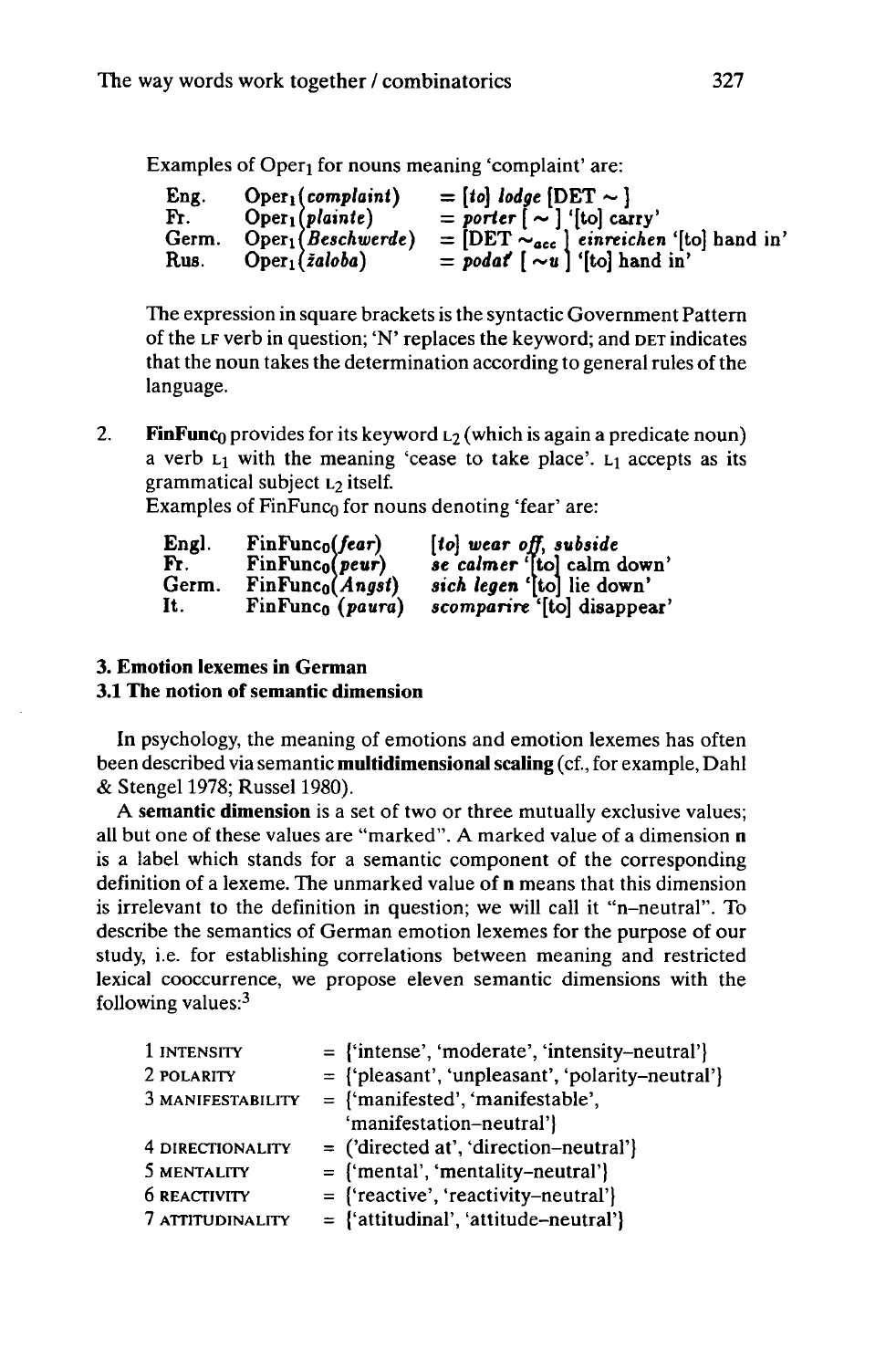| 8 activity      | $=$ {'active', 'activity-neutral'}          |
|-----------------|---------------------------------------------|
| 9 EXCITATION    | $=$ {'excited-state', 'excitation-neutral'} |
| 10 SELF-CONTROL | $=$ {'self-control-loss-inflicting',        |
|                 | 'self-control-neutral'}                     |
| 11 PERMANENCE   | $=$ {'temporary', 'permanent'}              |

Examples of 'intense' emotion lexemes include: BEGEISTERUNG 'enthusiasm', EMPöRUNG 'indignation', ENTSETZEN 'horror'; 'moderate' are the following emotion lexemes: VERäRGERUNG 'annoyance', VERWUNDERUNG 'amazement', and VERDRUSS 'vexation'; and 'intensity-neutral' are, e.g., ACHTUNG 'respect', ANGST 'fear', NEID 'envy', etc.

There are substantial implications between the dimensions listed above. For instance, an 'attitudinal' emotion lexeme (such as ACHTUNG 'respect') is necessarily 'directed at' and 'permanent'. However, we have not studied these implications as yet, and, therefore, do not consider them systematically in what follows.

The eleven dimensions have been arrived at by analyzing in parallel the definitions of German emotion lexemes, which are written in the ECD-style (see, e.g., Mel'chuk et al., 1984, 1988, 1992) taking findings in lexical semantics, lexicography and psychology into account, and the values of their LFs. For reasons of typographical convenience, we represent them as linear sequences of explicit conventional labels in which all n-neutral values are omitted. Such a sequence is the "definitorial" part of what we call an abridged definition of a lexeme. For example, the abridged definition of ACHTUNG 'respect' appears as follows:

#### *Achtung*

#### *von*  $X$  *vor*  $Y$  ' $X$ 's respect towards  $Y' = X$ 's pleasant, mental, attitudinal, active, permanent emotion directed at <sup>Y</sup>

Let it be emphasized that an abridged definition is, strictly speaking, redundant with respect to the full definition as given in an ECD, see, e.g., (Mel'chuk & Polguère 1987). But it presents the information necessary for our specific task in an explicit, standard and compact form, which significantly facilitates the finding of correlations between lexical cooccurrence and meaning.

#### 3.2 Restricted lexical cooccurrence of emotion lexemes in German

The cooccurrence data used in our study have partially been obtained from the corpora of the Institut für Deutsche Sprache (IDS), Mannheim; in cases where these corpora did not give sufficient evidence for the acceptability of specific collocations, the judgements have been left to the linguistic intuition of thé authors. Their decisions as to what is possible/impossible in this domain were checked by ten native speakers and buttressed by a few findings from literary texts.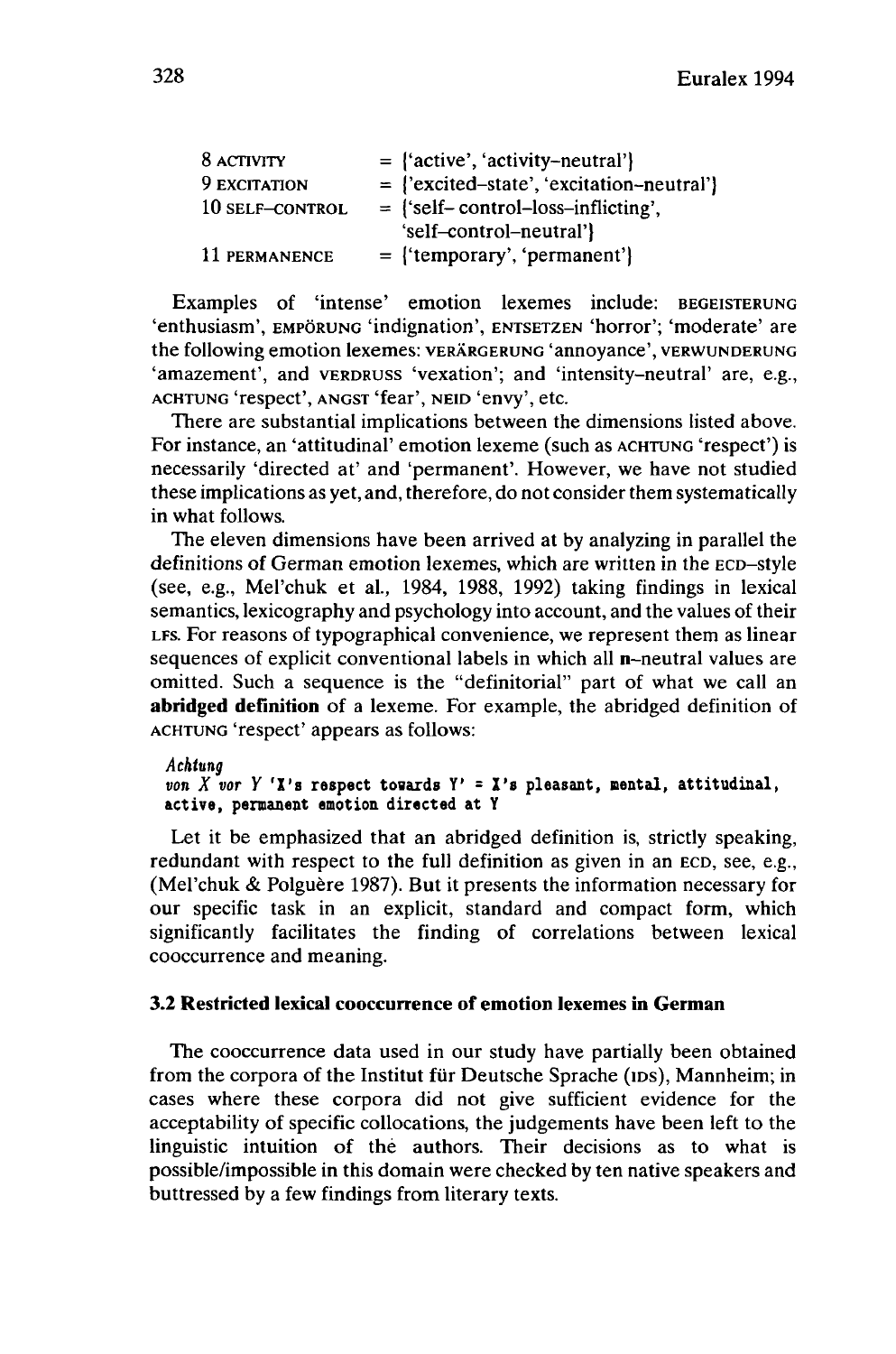In the following, we briefly consider three (out of twenty-five) collocates of our emotion lexemes: *empfinden* '[to] perceive', *entgegenbringen* '[to] show', and *schüren* '[to] fan'.

*Empfinden* '[to] perceive'  $(= \text{Oper}_1(L_2))$  is one of the most current choices among other Verb + Noun expressions for emotion lexemes: it combines with thirty-five out of the forty lexemes under consideration. The lexemes with which it does not co-occur are: AUFREGUNG 'excitement', ENTZüCKEN 'delight', PANIK 'panic', STAUNEN 'astonishment', and VERWUNDERUNG 'amazement'; these lexemes do not form a semantic subclass.

*Entgegenbringen* '[to] show'  $(=Oper_1(L_2))$  cooccurs with 'attitudinal' emotion lexemes. These are: ACHTUNG 'respect', HASS 'hatred', LIEBE 'love', MITLEID 'compassion', VERACHTUNG 'contempt', and ZUNEIGUNG 'affection'.

*Schüren* '[to] fan' (= CausContFunc<sub>1</sub>( $L_2$ )) expresses, e.g., a disapproval of the emotion in question by the speaker. Therefore, it is natural for it to co-occur mostly with 'unpleasant' emotion lexemes (e.g., ANGST 'fear', EIFERSUCHT 'jealousy', GROLL 'grudge', etc.). But nevertheless the subset of 'unpleasant' lexemes that actually co-occur with *schüren* is considerably smaller than the subset of those which do not (11:20). Additionally, *schüren* can also co-occur with 'pleasant' emotion lexemes (such as, e.g., LEIDENSCHAFT 'passion': *eine krankhafte Leidenschaft schüren* '[to] fan a sick passion', where *schüren* implies that the speaker strongly disapproves of the passion although it could be very pleasant for the Experiencer). To summarize:*schüren* shows an extremely heterogeneous behavior.

### **4. Discussion oflexical cooccurrence/meaning correlations**

At present, an ECD describes restricted lexical cooccurrence by specifying, for each head lexeme L, all the values of all applicable LFS in L'S entry explicitly - ignoring possible cooccurrence/meaning correlations and regardless of resulting redundancy. Yet many different emotion lexemes have the same value for a given LF: cf. Oper<sub>1</sub> $(X)$  = *hegen* '[to] harbor' with  $X =$ {ACHTUNG 'respect', GROLL 'grudge', HOFFNUNG 'hope', LEIDENSCHAFT 'passion', ZUNEIGUNG 'affection'); see also *entgegenbringen* above.

This gives rise to the two following questions:

- 1. Is it possible to avoid the tedious repetition of the same value of a given LF f by specifying this value just once for many or even for all of the keywords concerned, thus gaining a substantive generalization?
- 2. If yes, how to present in an ECD the generalized specification of LFS?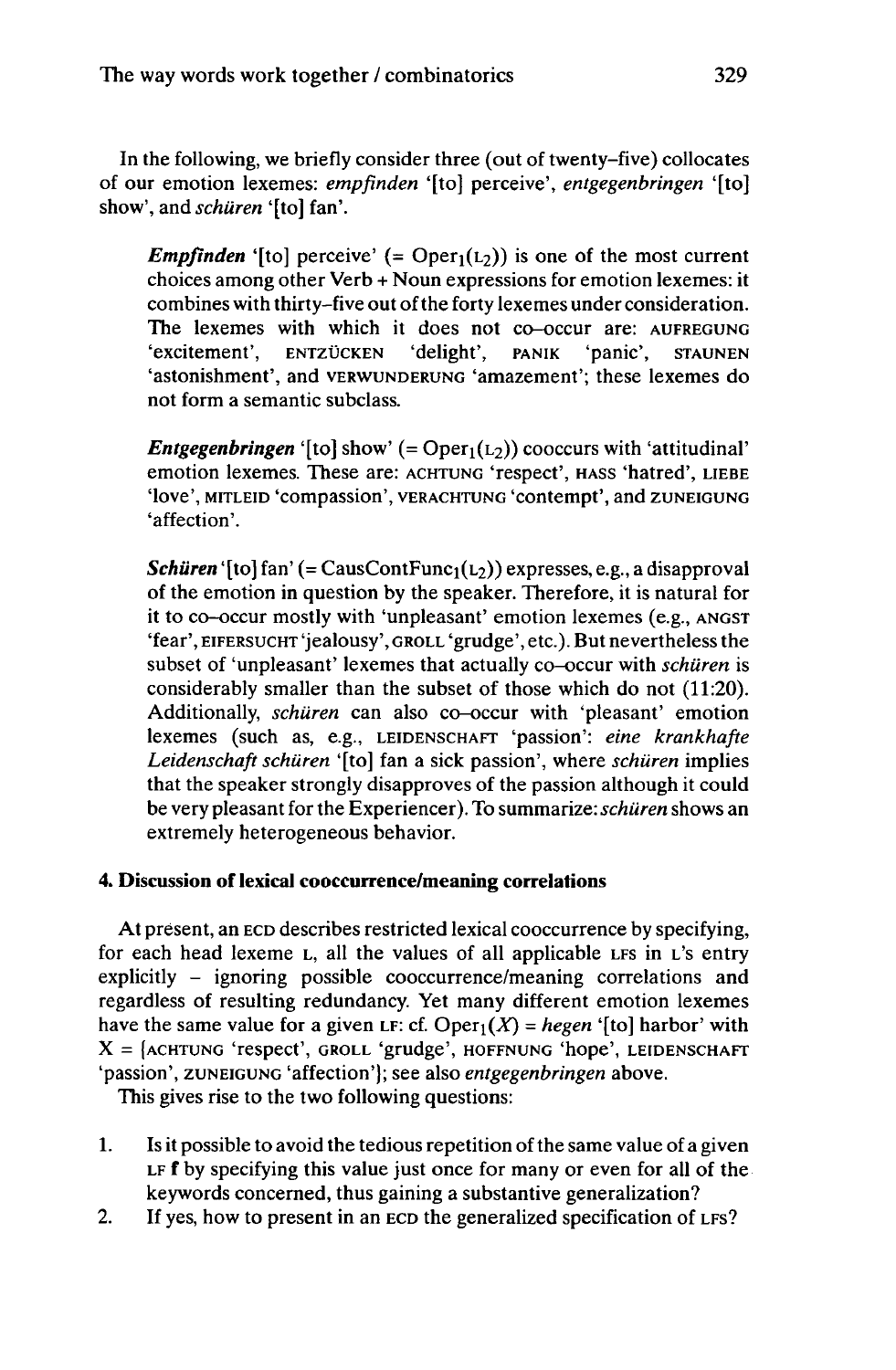German emotion lexemes taken as bases behave similarly with respect to atleasttwo collocates: *empfinden* '[to] perceive' *anafühlen* '[to] feel'. Nearly all of them co-occur with *empfinden* (see above), and so does the noun **GEFÜHL** 'emotion';*fühlen* '[to] feel' is also nearly universal, although less so, for the same lexemes. Therefore, a generalization along the following lines seems possible:

The definitions of all German emotion lexemes contain a common component: 'emotion' expressed by the German lexeme **GEFÜHL.** Thus, **GEFÜHL** is the **generic** lexeme ofthe semantic field of emotions in German. Then, for emotion lexemes, the verbs *empfinden* and*fühlen* are specified only once - in the lexical entry of the generic lexeme **GEFÜHL** 'emotion' as values of the LF Oper<sub>1</sub>. All specific lexemes denoting emotions, i.e. containing the component 'Gefühl' in their definitions, should then **inherit** this value of Oper<sub>1</sub> from the lexeme **GEFÜHL.**

Unfortunately, as a general rule, there is no unique correlation between the values of LFS applicable to the generic lexeme and the values of the same LFS applied to the specific descendants of the latter (cf. Heid & Raab 1989). Thus, even *empfinden* does not combine with five out of forty emotion lexemes and *fühlen* does not with ten (see Mel'chuk & Wanner, to appear). Furthermore, the verb *erleben* goes with ENTTäUSCHUNG 'disappointment', while *schöpfen* and *machen* go with **HOFFNUNG** 'hope'; but none of these verbs combines with **GEFÜHL:**

| $Oper_1$ (GEFÜHL)                        | $\equiv$ . | empfinden, *erleben        |
|------------------------------------------|------------|----------------------------|
| IncepOper <sub>1</sub> ( <b>GEFÜHL</b> ) | $=$        | $\cdot$ schöpfen           |
| CausFunc <sub>1</sub> ( <b>GEFÜHL</b> )  | $=$        | wecken, *machen, wachrufen |

Similar examples can be multiplied endlessly.

The absence of a strict enough correspondence between LF values in the entry for **GEFÜHL** and those in the individual entries for emotion lexemes is due to a very high degree of idiosyncrasy in the LF Verb  $+$  Noun collocations.

As a result, we face two extremes: either a whole semantic class of lexemes showing a (nearly) identical restricted lexical cooccurrence *{empfinden* and *fühlen* with **GEFÜHL** lexemes, *entgegenbringen* with 'attitudinal' lexemes); or individual lexemes featuring completely idiosyncratic, non-generalizable cooccurrence *{machen* with ANGST 'fear', FREUDE 'joy', and HOFFNUNG 'hope'). However, in natural language intermediate cases abound: some members of a semantic class show somewhat similar restricted lexical cooccurrence. For instance, ANGST 'fear', BEGEISTERUNG 'enthusiasm', ENTTäUSCHUNG 'disappointment' co-occur with *erfassen* '[to] overcome' as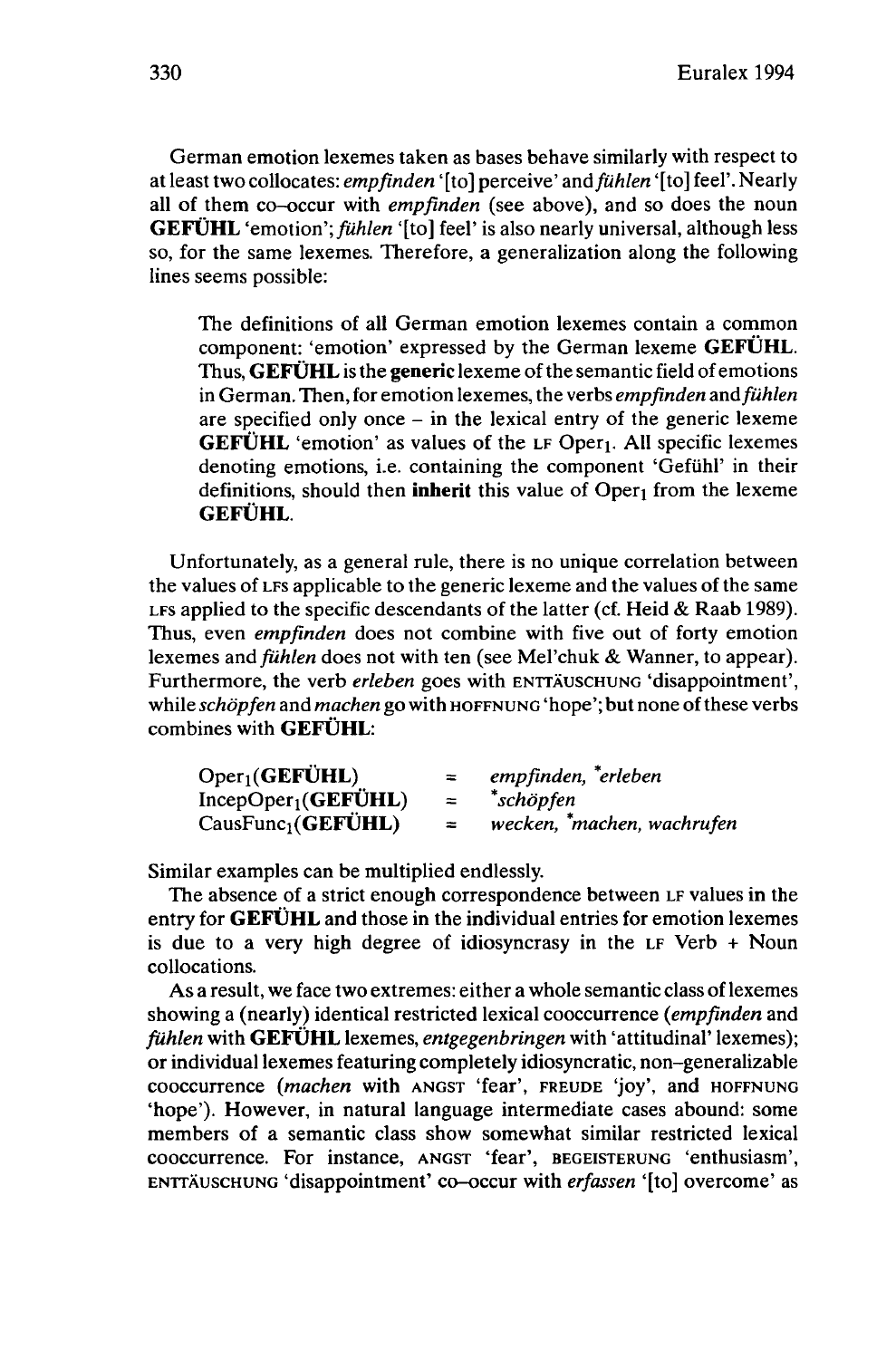IncepFunc<sub>1</sub> – just as many other emotion lexemes do; yet AUFREGUNG 'excitement', ENTZüCKEN 'delight', SCHRECK 'terror' and a few more do not.

It is such intermediate cases that we deal with in the present paper. In other words, we set out to find some regularities in a domain which is irregular by definition.

To do so, we take two sets of "processed" data:

- 1. A set of the abridged lexicographic definitions of forty emotion lexemes, i.e. the characterization of the lexemes in terms of eleven semantic "dimensions".
- 2. A set of the LF values specifications for the same forty lexemes restricted to the twenty-five collocate verbs investigated.

Starting from this data, we try to find the optimal correlation between the values of LFS and semantic features in the abridged definitions. (By "optimal" we mean a correlation that ensures maximal generalization with a minimal number of individual exceptions, i.e. the best information compression possible.) As pointed out above, several such correlations exist, so that Question 1 at the beginning of this section has to be answered in the positive: substantive generalizations over LF values can and should be stated. We have now to answer Question 2, i.e. to propose a lexicographic format that is able to cope with such generalizations.

### **5. Implementing lexical inheritance in an** ECD **5.1 Proposal**

Our proposal can be stated in terms of the following five steps:

- 1. Delimiting the semantic field under analysis and preparing full-fledged lexical entries using the ECD methodology for each of the chosen lexemes.
- 2. Determining the generic lexeme of the field by analyzing the full-fledged definitions and elaborating its lexical entry. This process results in an improvement of the definitions themselves, as it leads to greater standardization.
- 3. Introducing semantic dimensions capable of capturing relevant semantic commonalities in full-fledged definitions; deriving abridged definitions expressed in terms of semantic dimensions. This step may bring about a further standardization of the original definitions.
- 4. Extracting semantically motivated commonalities in LF valuesfound in the lexical entries for specific lexemes and transferring them to the lexical entry for the generic lexeme. While doing this, the researcher has to make sure that each transferred element is supplied with semantic conditions which license its use with the specific lexeme it has been extracted from. These conditions are formulated in terms of the semantic dimensions.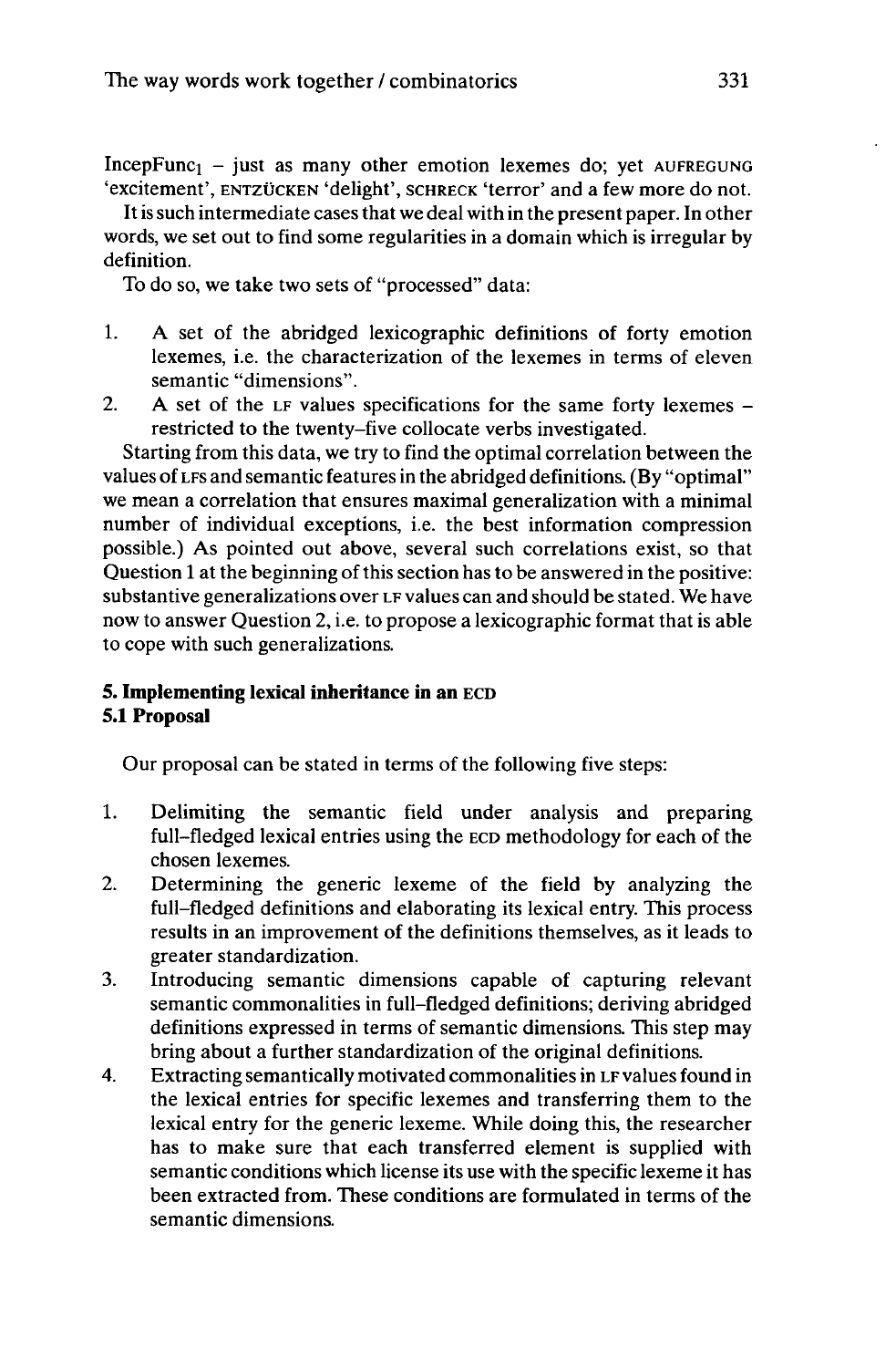The LF values listed in the entry for the generic lexeme are then **inherited** by all lexemes of the field under the control of semantic dimensions. At the same time, all the exceptions – i.e. the common elements of the LF values that cannot be extracted – are explicitly listed in the individual entries.

5. Reorganizing the lexical entry for the generic lexeme by dividing it into two parts: its own lexical entry (describing its own syntax and cooccurrence - the "private" subentry) and the subentry for the extracted commonalities of the field (the "public" subentry, see below).



Figure 1: The structure of the lexicon within the field of emotion lexemes

Figure <sup>1</sup> shows the resulting structure of the lexicon within the semantic field of emotion lexemes.

The procedure as described above results in the following treatment of the three collocates discussed in Section 3.2:

*Empfinden* '[to] perceive'is specified, among other verbs, as an element of the value of  $Oper_1$  in the "public" subentry of the entry for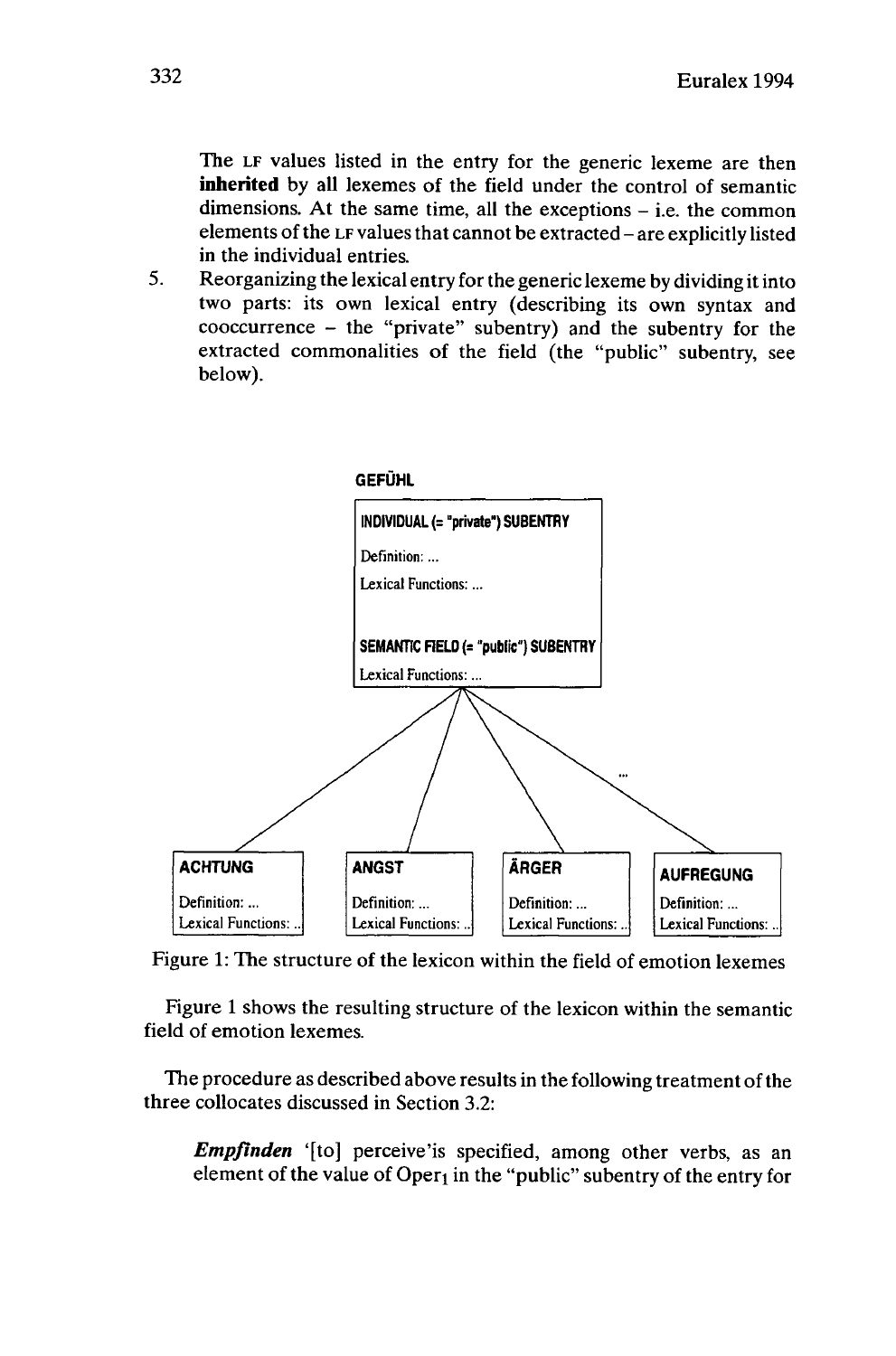GEFüHL 'emotion' (the generic lexeme of our semantic field):

Oper<sub>1</sub> : empfinden, fühlen, ...

The exceptions, i.e. the lexemes that do not co-occur with *empfinden* (such as AUFREGUNG 'excitement', ENTZüCKEN 'delight', etc.), are marked as such in their own lexical entries via negation (the sign '-I' stands for negation):

Oper<sub>1</sub> :  $-1$  empfinden

*Entgegenbringen* '[to] show' is specified as an element of the value of Oper<sub>1</sub> in the "public" subentry for GEFÜHL 'emotion' with the semantic constraint attitudinal, which means that only 'attitudinal' emotion lexemes co-occur with it (the 'I' sign stands for "condition"): Oper<sub>1</sub> : entgegenbringen [DET Ndat\_acc] <sup>I</sup> 'attitudinal'

**Schüren** '[to] fan' as an element of the value of CausContFunc<sub>1</sub> shows a quite heterogeneous cooccurrence (see above). Unable to find a plausible semantic explanation for this heterogeneous behavior, we specify this cooccurrence explicitly in the entries for the eleven lexemes in question.

#### **5.2 Lexical entries**

In this section we give first the entry for the generic lexeme of the semantic field of German emotion lexemes (= GEFüHL 'emotion') and, second, the lexical entry for ANGST 'fear' in its "full" and "compressed" forms. Note that these entries consist merely of abridged definitions and the information on lexical cooccurrence. For the sake of simplicity, we have omitted, e.g., syntactic information, that has also been subject to generalization in our work described in (Mel'chuk & Wanner, to appear).

In the individual entries, the sign '  $\cdot$  (cf. Oper<sub>1</sub>) means that the value of the LF in question that is specified locally is to be added to the set of the elements of the inherited LF value. In the absence of the ' ' sign in the entry, the locally specified value of an LF replaces the inherited value of this LF.

The sign  $-1$ ' with X being an element of the value of an LF means (as stated above) that this element does not co-occur with the lexeme in question.

Nacc, *Ndat,* and *Ngen* stand for nouns in Accusative, Dative, and Genitive, respectively.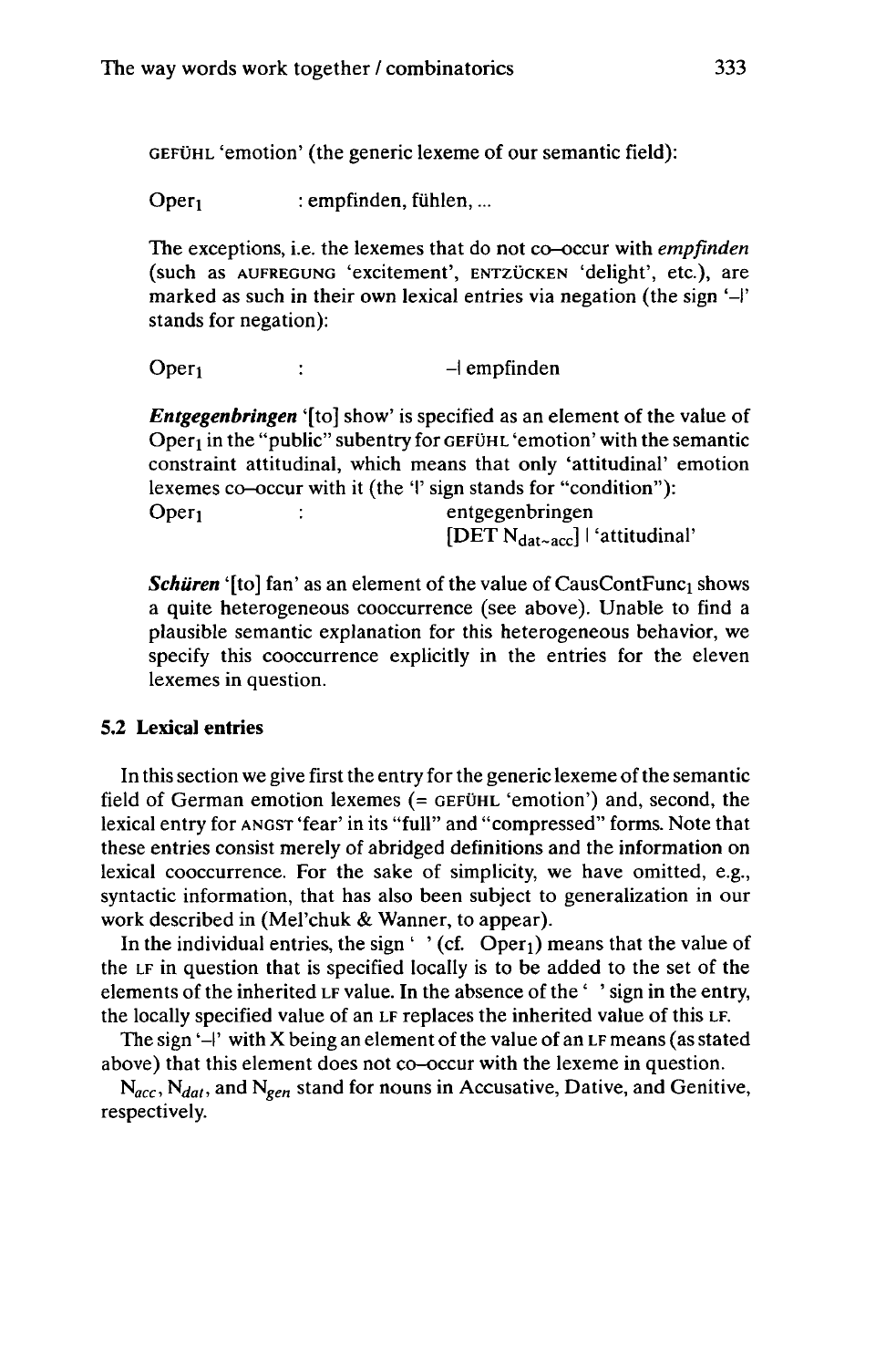### **5.2.1 The lexical entry for GEFÜHL - the Generic Lexeme of the Semantic Field of Emotions**

**GEFÜHL!, neutr**

**Individual (= "Private") Subentry**

*Xs Gefühl its <sup>V</sup> gegenüber <sup>Y</sup> wegen <sup>Z</sup>* **'X's emotion of <sup>V</sup> towards <sup>Y</sup> because ol Z\* = State V of Z's psyche caused by and directed at Y (and causing that X tends to interact with Y because of Z).**

### **Lexical Functions**

**IncepPredMinus : nachlassen Opeti : empfinden, haben [DET ~•ec] IncepOperi : bekommen [DET ~aee] FinFunco : sich legen**  $\begin{bmatrix}\n\text{Liqu1} \text{Func}_0 \\
\text{IncepFunc}_1\n\end{bmatrix}$ :  $\begin{bmatrix}\n\text{iberwinden} \text{ } [\text{PRON}_{post}/\text{DET} \sim_{acc}]\n\end{bmatrix}$ **2 i aufkommen**  $\begin{bmatrix} \mathbf{N}_{\text{det}} \\ \mathbf{N}_{\text{det}} \end{bmatrix}$  $\text{Magn} + \text{Incept}$ 

**Semantic Field (= "Public") Subentry**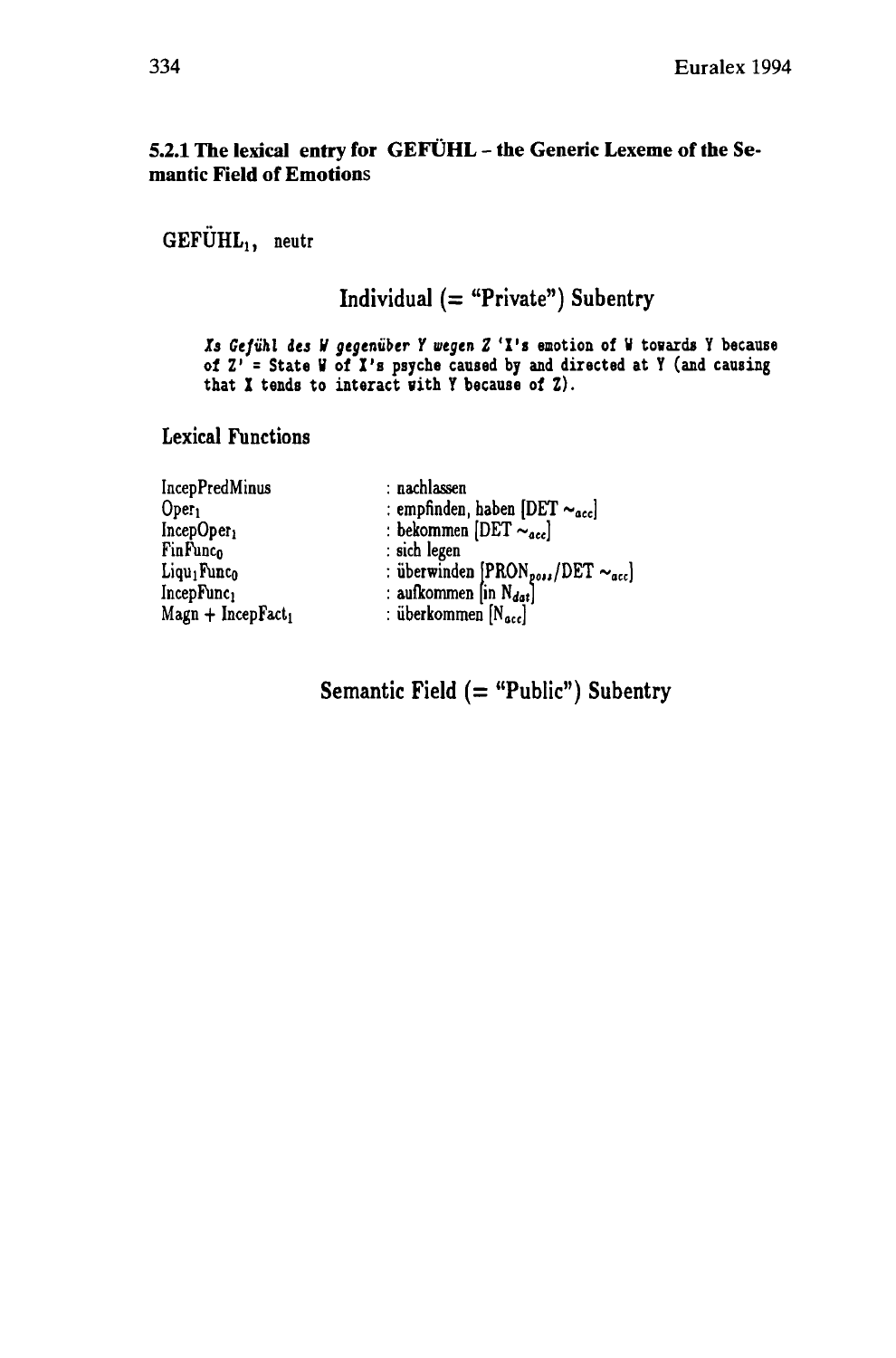| IncepPredMinus<br>Oper <sub>1</sub> | : nachlassen<br>: empfinden,<br>fühlen $[DET/\emptyset \sim_{acc}];$<br>entgegenbringen | 'excited-state'                    |
|-------------------------------------|-----------------------------------------------------------------------------------------|------------------------------------|
|                                     | $[N_{dat}$ DET $\sim_{acc}$                                                             | 'attitudinal',                     |
|                                     | haben $[\sim_{acc}]$                                                                    | 'permanent'                        |
| $\text{Magn} + \text{IncepOper}_1$  | : geraten [in $\sim_{acc}$ ]                                                            | 'manifested',                      |
|                                     | ausbrechen [in $\sim_{acc}$ ]                                                           | 'intense' $\wedge$ 'manifested'    |
| FinFunco                            | : sich legen                                                                            | 'excited-state'                    |
| fast FinFunco                       | : verfliegen                                                                            | 'excited-state'                    |
| Liqu <sub>1</sub> Func <sub>0</sub> | : überwinden                                                                            |                                    |
|                                     | $[PRON_{\textit{pos}}/$ DET $\sim_{\textit{acc}}]$                                      | ¬'moderate'                        |
| IncepFunc1                          | : aufkommen [in $N_{dat}$ ]                                                             |                                    |
| $Magn + IncepFunci$                 | : erfassen $[N_{acc}]$                                                                  | n'moderate'−                       |
| Magn + fast IncepFunc1              | : packen $[N_{acc}]$                                                                    | 'self-control-loss-inflicting'     |
| CausFunc1                           | : wecken $\left[\text{in } N_{dat} \sim_{acc}\right]$                                   | 'mental' A 'reactive' A 'temporary |
| Caus <sub>2</sub> Func <sub>1</sub> | : hervorrufen [bei N <sub>dat</sub> $\sim_{acc}$ ],                                     |                                    |
|                                     | erregen [in $N_{dat} \sim_{acc}$ ]                                                      | 'mental' ∧ 'reactive'              |
| Liqu <sub>1</sub> Fact <sub>0</sub> | : unterdrücken                                                                          |                                    |
|                                     | $[PRON_{\textit{pos1}}/DET \sim_{acc}]$                                                 |                                    |
| $(Magn +) Inceptact1$               | : überkommen $[N_{\text{acc}}]$                                                         |                                    |

# Lexical Functions

### 5.2.2 **The lexical entry for** ANGST **'fear'**

In what follows, we present first the lexical entry for ANGST 'fear' with all LFS which are applicable to ANGST; and then, the "compressed" entry from which all generalizable LF values are extracted. For illustration purposes, these LF values are printed in bold face in the first entry. ANGST, fern (full entry)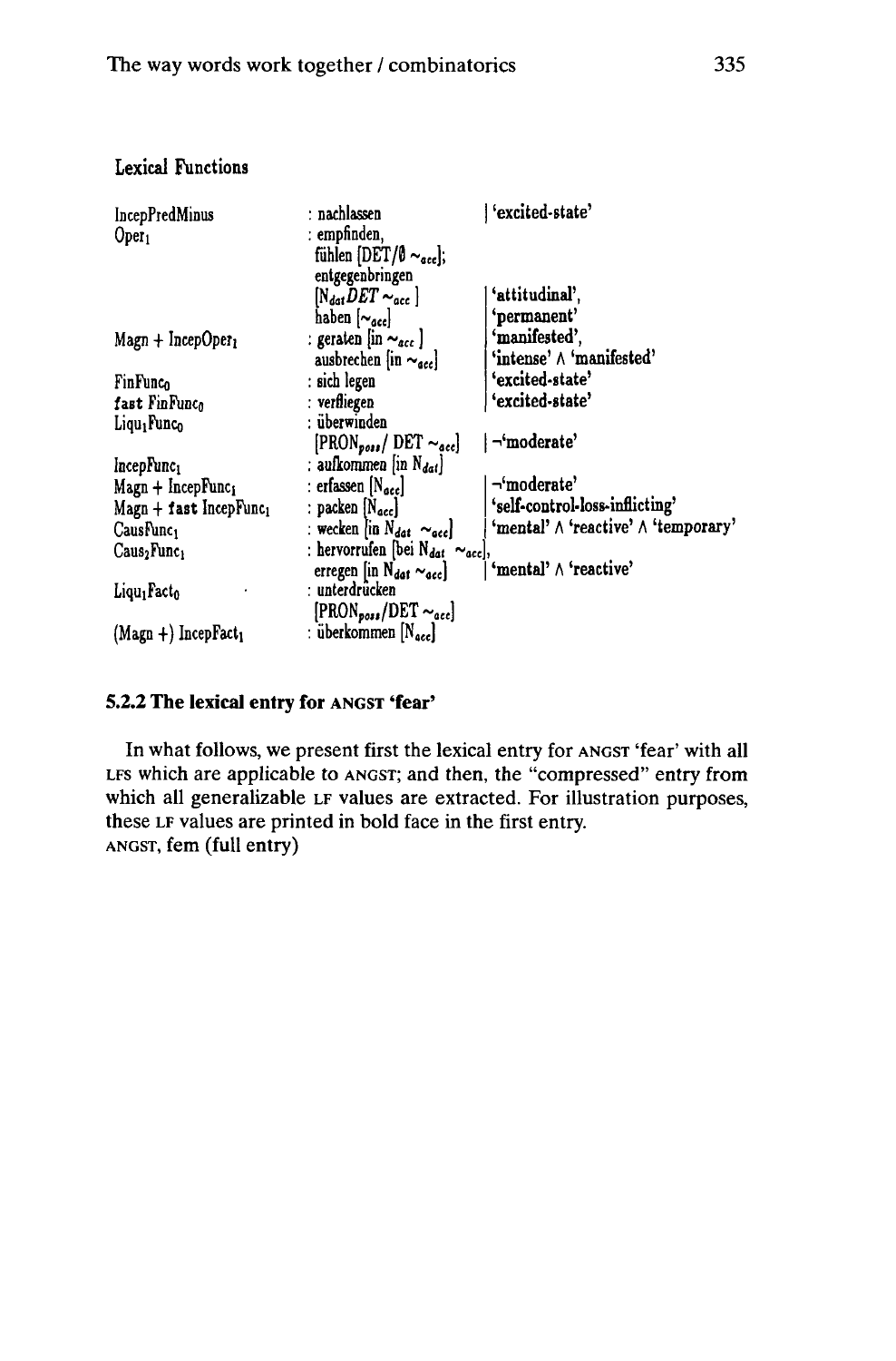## **Definition**

```
Angst von X vor Y wegen Z = 'X's fear of Y because of Z' = X's
unpleasant, reactive, active, excited-state,
self-control-loss-inflicting, permanent or temporary Gefühl directed at
Y because of Z
```
**Lexical Functions**

| <b>IncepPredMinus</b>               | : nachlassen                                              |
|-------------------------------------|-----------------------------------------------------------|
| Oper <sub>1</sub>                   | : empfinden, fühlen, haben $[\sim_{acc}]$                 |
| IncepOper <sub>1</sub>              | : bekommen $[\sim_{acc}]$                                 |
| Caus <sub>2</sub> Oper <sub>1</sub> | : versetzen $[\dot{N}_{acc} \text{ in } \sim_{acc}]$      |
| FinFunc <sub>0</sub>                | : sich legen                                              |
| fast FinFunco                       | : verfliegen                                              |
| Liqu <sub>1</sub> Func <sub>0</sub> | : überwinden [PRON <sub>poss</sub> / DET $\sim_{acc}$ ]   |
| IncepFunc <sub>1</sub>              | : aufkommen [in $N_{dat}$ ]                               |
| $Magn + IncepFunc1$                 | : erfassen $[N_{acc}]$                                    |
| $Magn + fast IncepFunc1$            | : packen $[\tilde{N}_{acc}]$                              |
| CausContFunc1                       | : schüren [in $N_{dat} \sim_{acc}$ ]                      |
| Caus <sub>2</sub> Func <sub>1</sub> | : einflößen, erregen $[N_{dat} \sim_{acc}],$              |
|                                     | wecken [in $N_{dat} \sim_{acc}$ ]                         |
| $Caus_{(2)}Func_1$                  | : hervorrufen [bei N <sub>dat</sub> $\sim_{acc}$ ],       |
|                                     | machen $[N_{dat} \sim_{acc}]$                             |
| $Liqu_1Fact_0$                      | : unterdrücken [PRON <sub>poss</sub> / DET $\sim_{acc}$ ] |
| $Magn + Inceptact1$                 | : überkommen $\sim N_{acc}$                               |
|                                     |                                                           |

**ANGST, fem (compressed entry)**

*Angst von X vor <sup>Y</sup> wegen 2* **'X's fear of <sup>Y</sup> because of Z' <sup>=</sup> X's unpleasant, manifestable, reactive, active, excited-state, self-control-loss-inflicting, permanent or temporary Gefühl directed at <sup>Y</sup> because of <sup>Z</sup>**

| IncepOper <sub>1</sub>    | : bekommen $[\sim_{acc}]$               |
|---------------------------|-----------------------------------------|
| Caus2Oper <sub>1</sub>    | : versetzen $[N_{acc}$ in $\sim_{acc}]$ |
| CausContFunc <sub>1</sub> | : schüren [in $N_{dat} \sim_{ace}$ ]    |
| fCaus2Func1               | : einflößen $[N_{dat} \sim_{acc}],$     |
|                           | wecken [in $N_{dat} \sim_{acc}$ ]       |
| $\rm Caus_{(2)}Func_1$    | : machen $[N_{dat} \sim_{acc}]$         |

### **6. Conclusion**

**Our study has shown that at least in the field of German emotion lexemes generalizations over LF values along semantic lines are possible. These**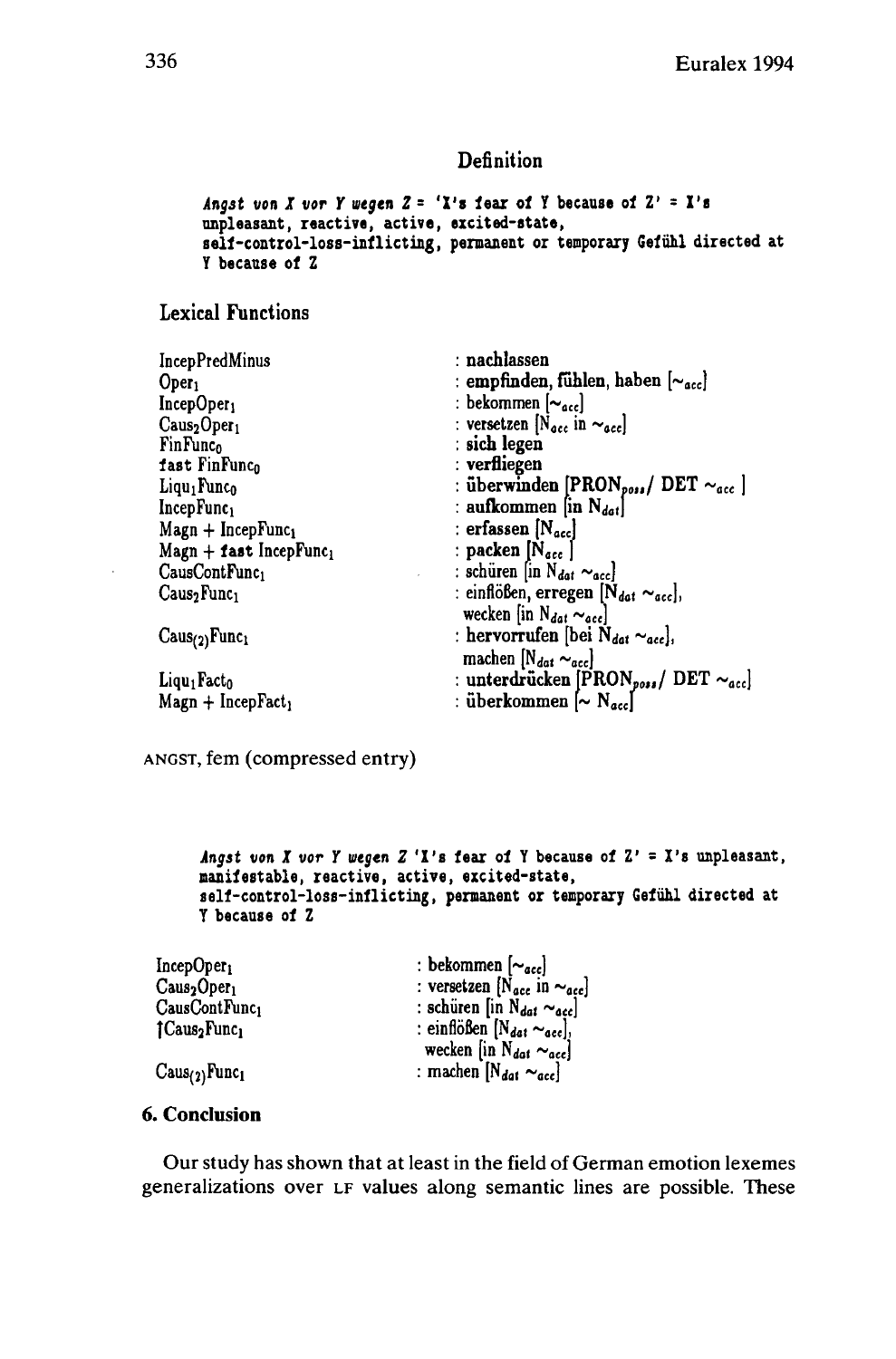generalizations are extremely useful since they help to avoid redundancy: once specified in the "public" subentry of the lexical entry for the generic lexeme of a given semantic field,shared LF values need no longer be repeated in individual entries.

However, it has also been shown that it is often impossible to find correlations between lexical cooccurrence of the key lexemes and their semantic features. After all, language is notoriously capricious and unpredictable.

#### **Notes**

- <sup>1</sup> This work has partially been supported by Canada Research Council Grant 410-91-1844 (I. Mel'chuk) and the Ministry for Research and Science, Baden-Württemberg (L. Wanner). Many thanks are due to Ulrich Heid for valuable comments on an earlier draft of this paper. We are also very grateful to Monika Lacher for proofreading the final version.
- 2 A substantive dependency between semantic subclasses of lexemes and their collocates has been first stated, to our knowledge, in (Heid & Raab 1989: 132-133), based on a description of French attitudinal emotion lexemes in (Mel'chuk et al., 1984); but see also (Reuther, forthcoming). For a general discussion of correlations between semantics and lexical cooccurrence, see also (Pustejovsky et al., 1993).
- 3 Our semantic description of emotion lexemes draws heavily on research in lexical semantics and lexicography (see, in particular, lordanskaja 1972,1973; Wierzbicka 1972, 1992; Mel'chuk et al., 1984; lordanskaja & Mel'chuk, 1991; Apresjan & Apresjan 1993; and Bergenholtz, 1980). Psychological studies dealing primarily with a cognitive model of emotions (see, e.g., Averill 1975; Ortony et al. 1988; Oatley & Johnson-Laird 1987) have been another important source of inspiration for us.

#### **References**

- Apresjan, V.Ju. & Apresjan, Ju. D. 1993. "Metafora v semanticeskom predstavleniiemocij' [Metaphor in the semantic representation of emotions]. In Voprosy Jazykoznanija, (3), 27-35.
- Averill, J.R. 1975. "A Semantic Atlas of Emotion Concepts". In Catalog of Selected Documents in Psychology, 330(5).
- Benson, M. 1989. "The Structure of the Collocational Dictionary". In International Journal of Lexicography,  $2(1)$ ,  $1-14$ .
- Bergenholtz, H. 1980. Das Wortfeld "Angst". Stuttgart: Klett-Cotta.
- Dahl, H. & Stengel, B. 1978. "A Classification of Emotion Words". In Psychoanalysis and Contemporary Thought, 1(2), 269-312.
- Hausmann, F. J. 1985. "Kollokationen im deutschen Wörterbuch: Ein Beitrag zur Theorie des lexikographischen Beispiels". In H. Bergenholtz & J. Mugdan (eds). Lexikographie und Grammatik, Akten des Essener Kolloquiums zur Grammatik im Wörterbuch, 118-129. Essen.
- Heid, U. & Raab, S. 1989. "Collocations in Multilingual Generation". In Proceedings of the 4th. Conference of the European Chapter of the Association for Computational Linguistics, 130-136. Manchester: Association for Computational Linguistics,
- lordanskaja, L.N. 1972. Leksikograficeskoe opisanie russkix vyrazenij, oboznacajuscix fiziceskie symptomy cuvstv [Lexicographic description of Russian expressions denoting physical symptoms of emotions]. In Masinnyj perevod i prikladnaja lingvistika, 16, 3-30. Moscow,
- lordanskaja, L.N. 1973. Tentative Lexicographic Definitions for a Group of Russian Words Denoting Emotions. In F. Kiefer (ed). Trends in Soviet Theoretical Linguistics, 389-410. Dordrecht: Reidel.
- lordanskaja, L.N. & Mel'chuk, I.A. 1991. Semantics of Two Emotion Verbs in Russian: bojat'sja 'to be afraid' and nadejat'sja 'to hope'. In Australian Journal of Linguistics, 10,307-357.